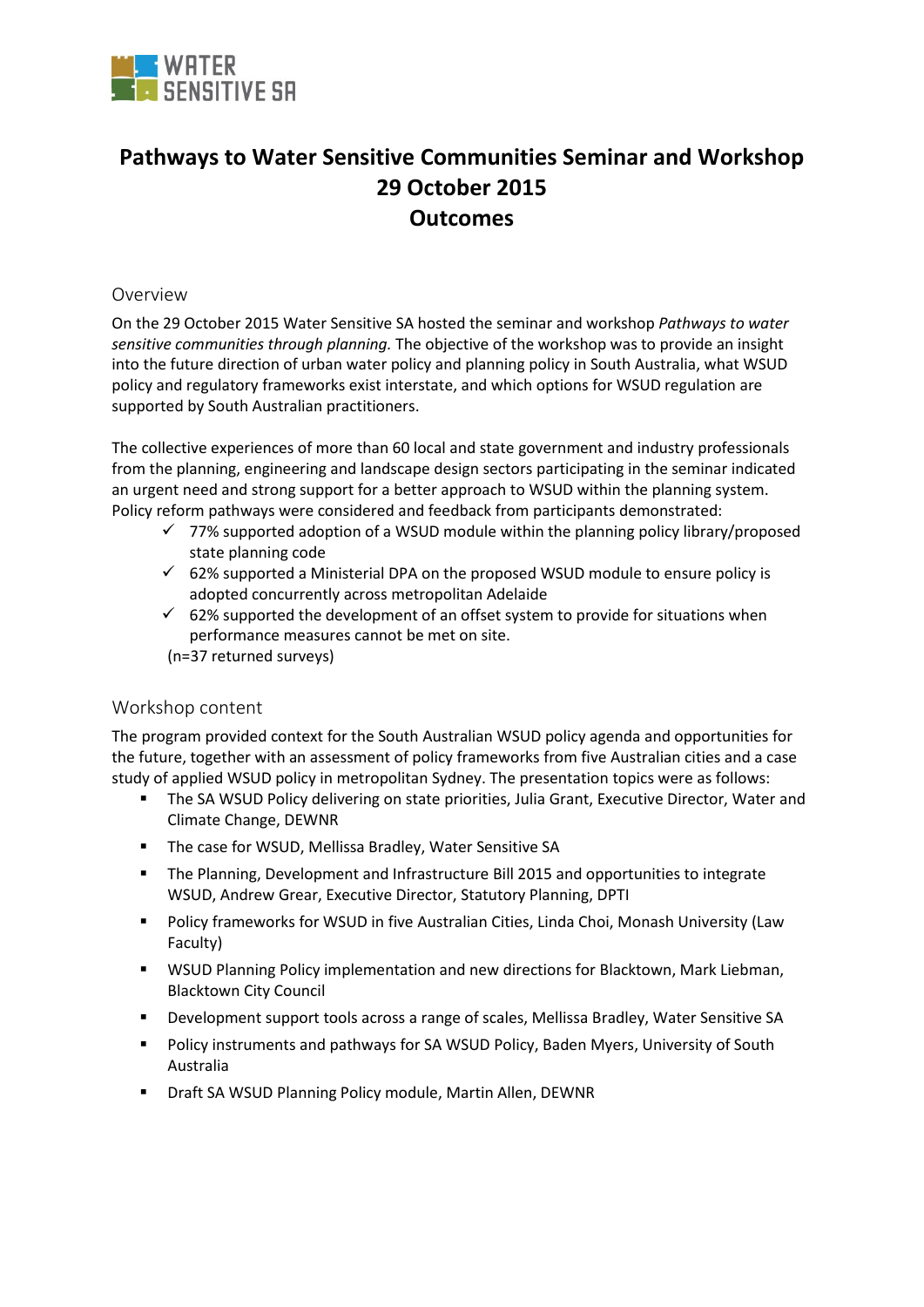

The presentations were interspersed with plenary discussions and workshop sessions that provided participants with the opportunity to share the views on the way forward for WSUD in the planning context.

## Key outcomes

## **Urban design code features/criteria**

Participants were asked to describe a water sensitive approach for a range of development scenarios including: one allotment into two, a 20 townhouse residential development, an apartment block and commercial/ industrial developments and later, what could be included in the urban design code.

An overarching theme emerged that it is necessary to personalise what WSUD means to people and the places they inhabit, in particular:

- **the retention and enhancement or establishment of green spaces**
- **I** liveability
- **F** reduced urban heat effect
- **EXECUTE:** affordability of development over entire lifecycle.

Some key design objectives and outcomes emerged as follows:

- To minimise the imperviousness of a site through: reduced dwelling/building footprint, rooftop gardens/green roofs, permeable paving.
- To deliver better quality green spaces that enforce requirements for the provision of trees and more intimate shaded spaces.
- To reintegrate urban water into the landscape to facilitate a range of benefits including microclimate cooling, local habitat and provision of attractive spaces for community use and wellbeing.
- Set a maximum directly connected impervious area value for certain allotment sizes
- Set minimum roof area directly connected to detention/retention devices, with a sliding scale dependent on the development type, scale and area.
- Set maximum site coverage as a percentage.
- **Enforce greater permeability of pavements.**
- **Permeable surfaces for carparks.**

While a deemed to comply guideline was supported to provide efficiencies in development application and approval processes, this was provisional to the following outcomes being achieved:

- Standardisation with room for innovation within any deemed to comply guideline.
- Flexibility at a range of scales (e.g. mum and dad developers to the big end of town).
- **FILE FIGURE 1** Flexibility for differing climatic and environmental conditions throughout the state.

Challenges that will need to be addressed in the development of the proposed urban design code that will replace the planning policy library, include:

- **Must be simple so as to avoid a merit based assessment.**
- Multiple driveways from narrow allotments restricting opportunities for street trees.
- An approach that it is cheaper to pave areas instead of providing green infrastructure/spaces due to maintenance cost concerns.
- How to reduce potable water demand.
- Consideration of the water balance of a whole site.
- Conventional development is compromising visual amenity.
- **Urban heat island affect creating hot, inhospitable environments.**
- Provision of private green spaces versus communal or offsite green infrastructure.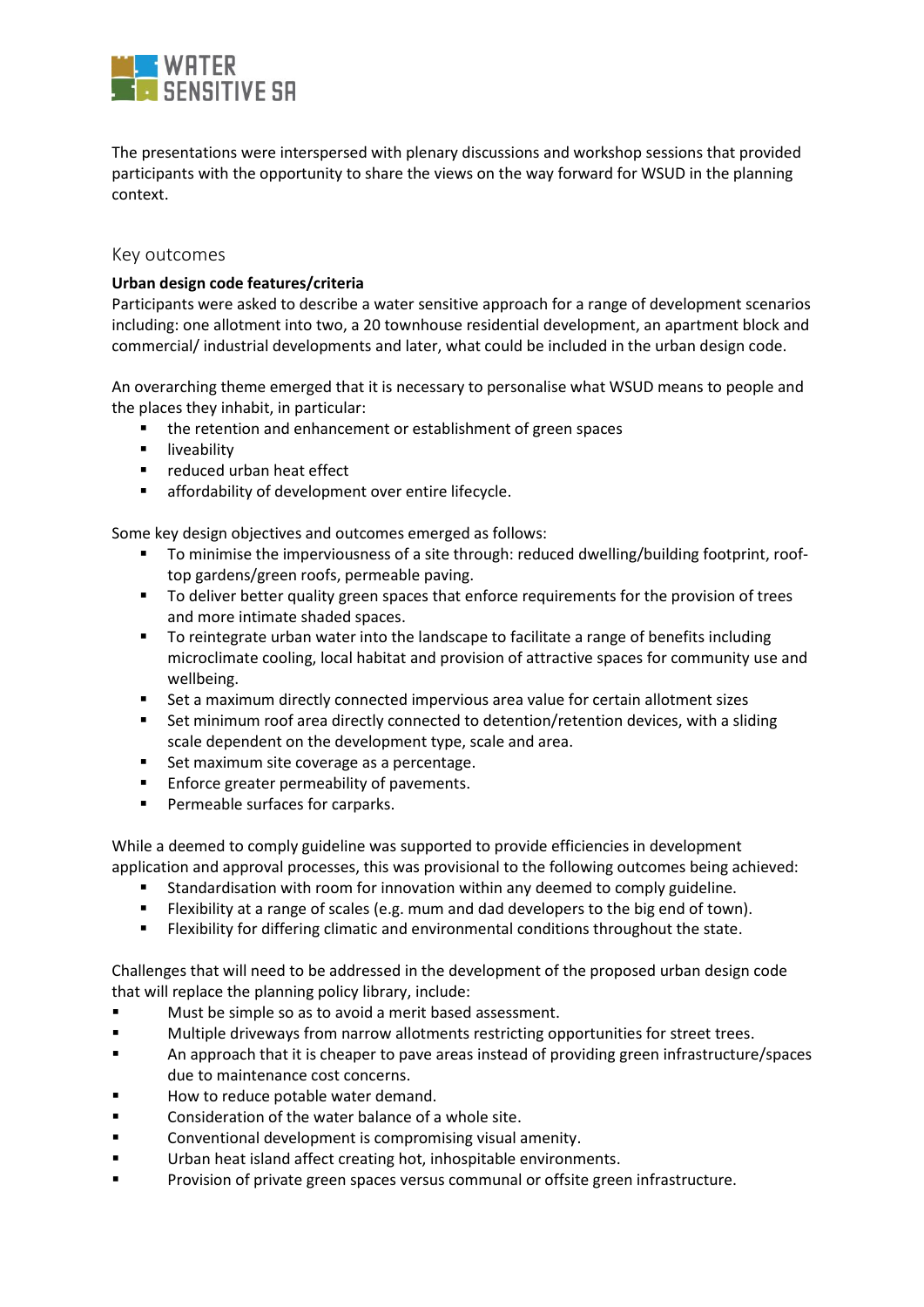

## **Proposed WSUD Module**

During the workshop, DEWNR circulated a preliminary version of a proposed WSUD module for the State planning policy library (SPPL). The WSUD module draws upon the SA WSUD Policy (officially referred to as *Water sensitive urban design: Creating more liveable and water sensitive cities in South Australia.* Department of Environment, Water and Natural Resources).

Workshop participants were asked to provide comment as to whether the proposed WSUD module was an adequate driver for change and what other policy could it include. Key ideas emerging from this discussion are detailed below:

- There is a lack of clarity over the scale at which the policy is intended to apply.
- Need better integration with the existing Natural Resources Management module with the SPPL, e.g. "minimise hydrological impacts", given WSUD may deliver positive hydrological impacts, need to reword to specify "negative" or "adverse" hydrological impacts.
- The WSUD module should include wider benefits such as quality of the environment, liveable spaces, greenery, microclimate.
- **Needs better terminology, e.g. targets on annual basis.**
- **Inclusion of a definition of "pre-development, i.e. does it infer what is there today versus what** was originally there?
- Flood risk should be defined, i.e. flood risk to what?
- Need to specify the critical storm for the specific catchment.
- Need to use stronger language than "should".
- Need to consider the elements of integrated water management in addition to WSUD including:
	- o runoff capture for re-use
	- o wastewater re-use
	- o integrated design for amenity, health, wellbeing, microclimate, biodiversity and liveability.
- Standard conditions need to be available that address environmental requirements.
- Need a mechanism to refer to other technical documents, e.g. stormwater management plans.

There is also an opportunity to cross reference with state climate change policy for complementary outcomes.

#### **Technical Guidelines**

Awareness of the existing WSUD Technical Manual was low amongst workshop participants. Those who were aware of the resource indicated that it was too big and not readily or widely referenced, it is very difficult to locate (note: it is on new Water Sensitive SA website). Scenario specific solutions in a deemed to comply guideline could make the technical information more accessible to planners and development applicants.

#### **Other tools**

There was interest in the investigation of opportunities under the Building Regulations and the Building Code of Australia to better support WSUD outcomes, although limited detail was provided.

#### **Other regulatory mechanisms**

The notion of an offset scheme was widely supported within a framework that provided equity with respect to who pays and who benefits. Tradeable stormwater credits were also seen as an option to incentivise changes in practice.